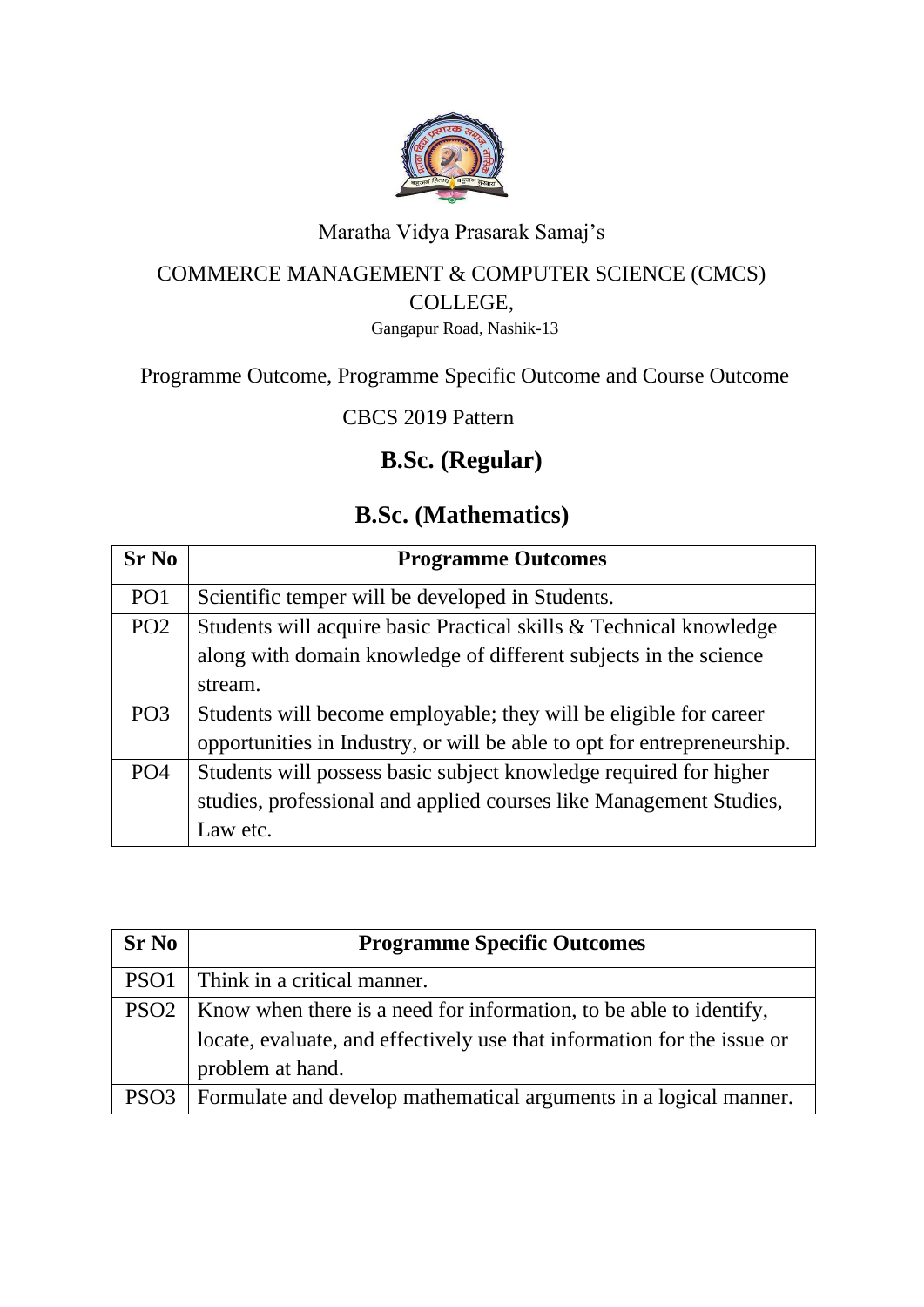| PSO <sub>4</sub> | Acquire good knowledge and understanding in advanced areas of       |
|------------------|---------------------------------------------------------------------|
|                  | mathematics and statistics, chosen by the student from the given    |
|                  | courses.                                                            |
| PSO <sub>5</sub> | Understand, formulate and use quantitative models arising in social |
|                  | science, business and other contexts.                               |

| <b>Subject</b> | <b>Course Outcomes (F.Y.B.Sc)</b>                                           |
|----------------|-----------------------------------------------------------------------------|
| Algebra        | CO1 The mathematical maturity of students in their current                  |
|                | and future courses shall develop.                                           |
|                | CO2 The student develops theoretical, applied and                           |
|                | computational skills.                                                       |
|                | CO3 The student gains confidence in proving theorems and                    |
|                | solving problems.                                                           |
| Calculus - I   | CO1 Give the students a sufficient knowledge of fundamental                 |
|                | principles, methods and a clear perception of in numerous                   |
|                | power of mathematical ideas.                                                |
|                | CO2 Students will be able to identify areas in mathematics and              |
|                | other fields where Calculus is useful.                                      |
|                | CO3 Students will be able to write detailed solutions using                 |
|                | appropriate mathematical language.                                          |
| Analytical     | CO1 Recognize the system of linear equations, identify the                  |
| Geometry       | existence of solutions and if there are solutions, solve                    |
|                | equations.                                                                  |
|                | CO2 Define the system of linear equations. Define the system                |
|                | of linear equations by using matrices.                                      |
|                | Investigate the existence of solutions using rank of the<br>CO <sub>3</sub> |
|                | extended matrix and matrix of coefficients.                                 |
| Calculus - II  | CO1 A student should get a relational understanding of                      |
|                | mathematical concepts.                                                      |
|                | CO2 Concerned structures, and should be able to follow the                  |
|                | patterns involved, mathematical reasoning.                                  |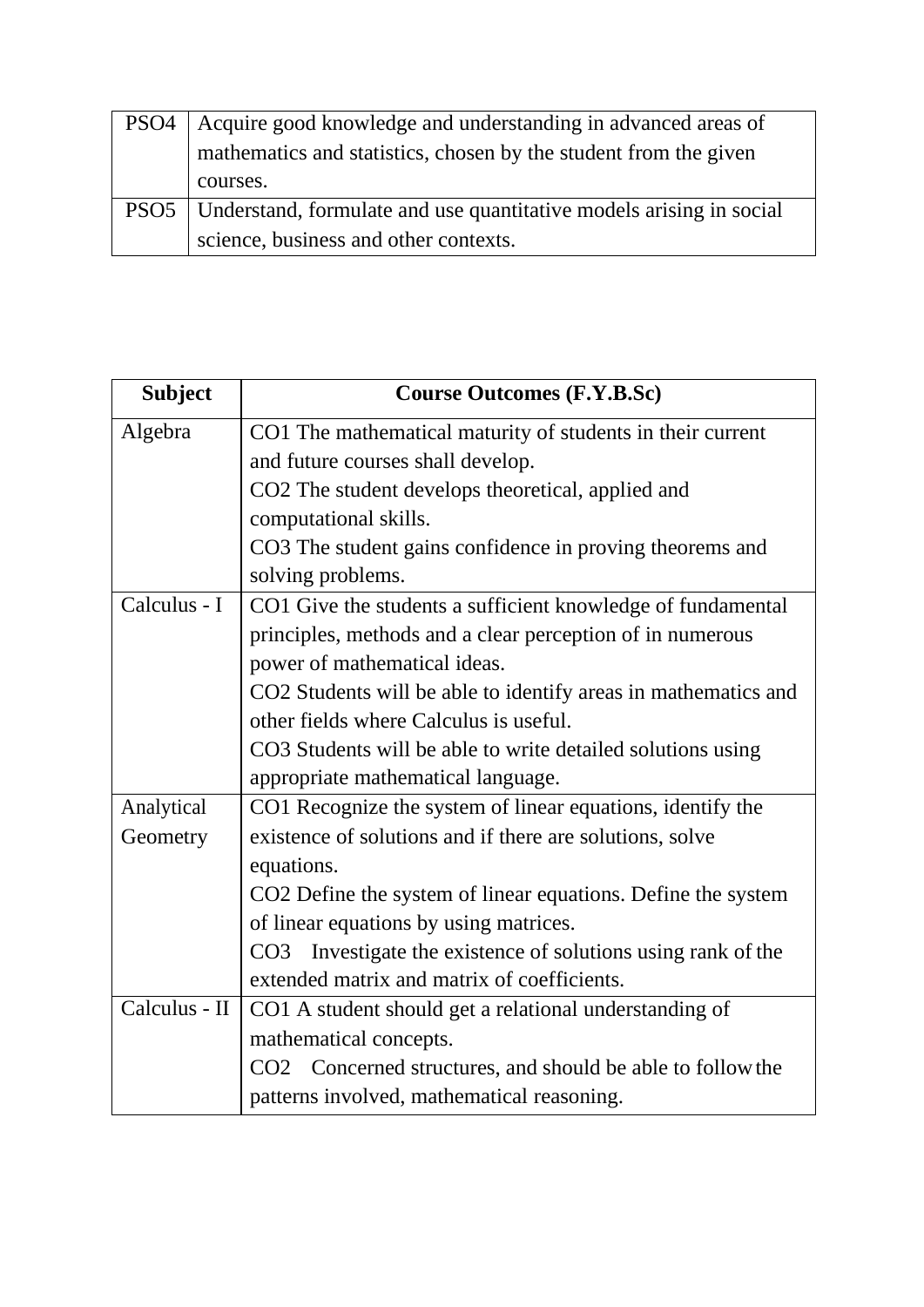| <b>Mathematics</b> | CO1 To visualise algebraic and                            |
|--------------------|-----------------------------------------------------------|
| Practical 1        | analytical results geometrically.                         |
| &2                 | CO2 To design practical demonstrations of mathematical    |
|                    | results/formulae or the concepts.                         |
|                    | CO3 To exhibit relatedness of mathematics with day to day |
|                    | life problems.                                            |
|                    | CO4 To explain visually some abstract concepts by using   |
|                    | three dimensional models.                                 |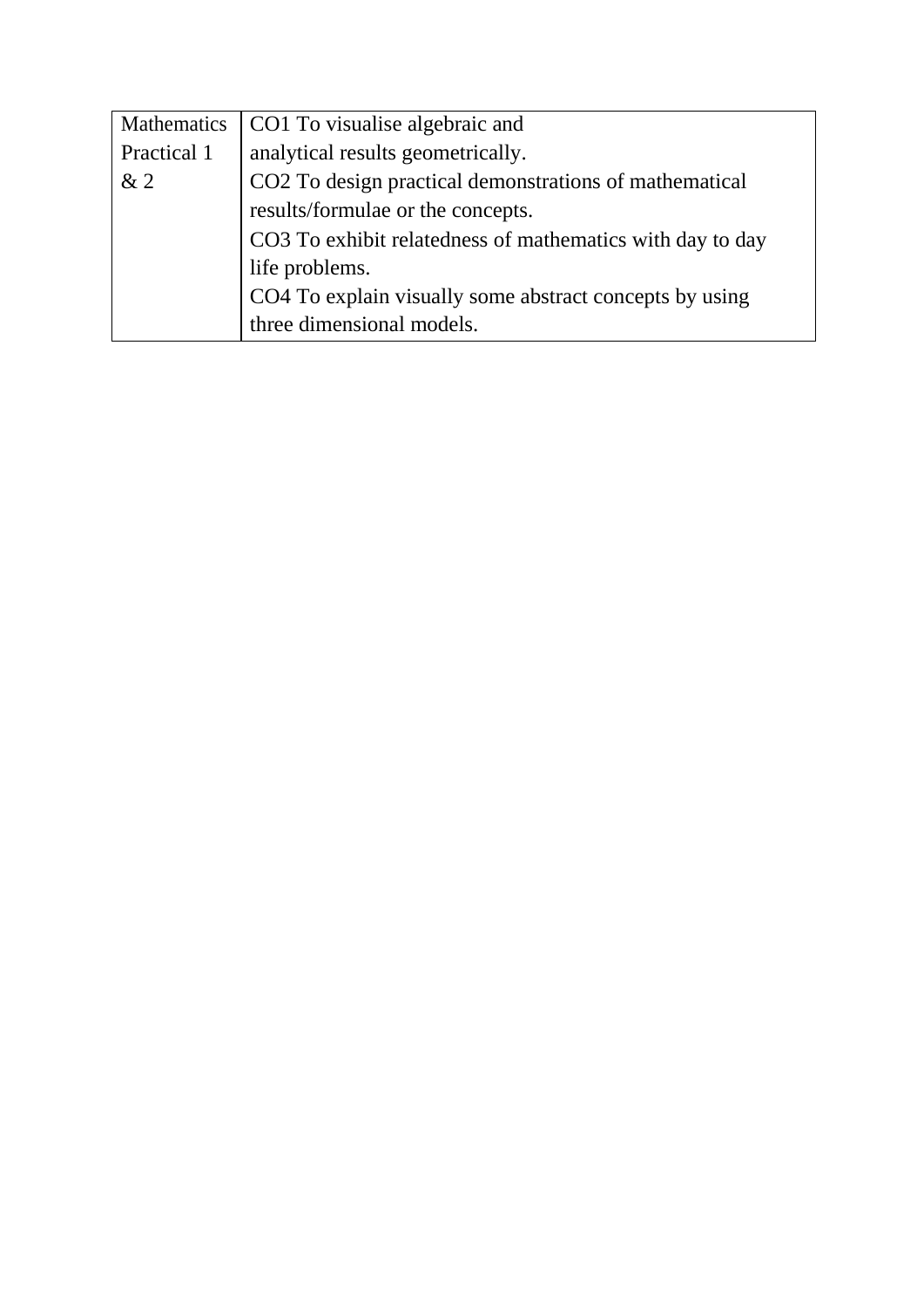## **B.Sc. (Chemistry)**

| S.R.            | <b>Programme Outcomes</b>                                              |
|-----------------|------------------------------------------------------------------------|
| PO <sub>1</sub> | Demonstrate, solve and an understanding of major concepts in all       |
|                 | disciplines of chemistry.                                              |
| PO <sub>2</sub> | Solve the problem and also think methodically, independently and       |
|                 | draw a logical conclusion.                                             |
| PO <sub>3</sub> | Employ critical thinking and the scientific knowledge to design, carry |
|                 | out, record and analyse the results of chemical reactions.             |
| PO <sub>4</sub> | Create an awareness of the impact of chemistry on the environment,     |
|                 | society, and development outside the scientific community.             |
| PO <sub>5</sub> | Find out the green route for chemical reaction for sustainable         |
|                 | development.                                                           |

| S.R.             | <b>Programme Specific Outcomes</b>                                    |
|------------------|-----------------------------------------------------------------------|
| PSO <sub>1</sub> | Gain the knowledge of Chemistry through theory and practical's.       |
| PSO <sub>2</sub> | To explain nomenclature, stereochemistry, structures, reactivity, and |
|                  | mechanism of the chemical reactions.                                  |
| PSO <sub>3</sub> | Identify chemical formulae and solve numerical problems.              |
| PSO <sub>4</sub> | Use modern chemical tools, Models, Chem-draw, Charts and              |
|                  | Equipment.                                                            |
| PSO <sub>5</sub> | Know structure-activity relationship.                                 |
| PSO <sub>6</sub> | Understand good laboratory practices and safety.                      |
| PSO <sub>7</sub> | Develop research oriented skills.                                     |
| PSO <sub>8</sub> | Make aware and handle the sophisticated instruments/equipment.        |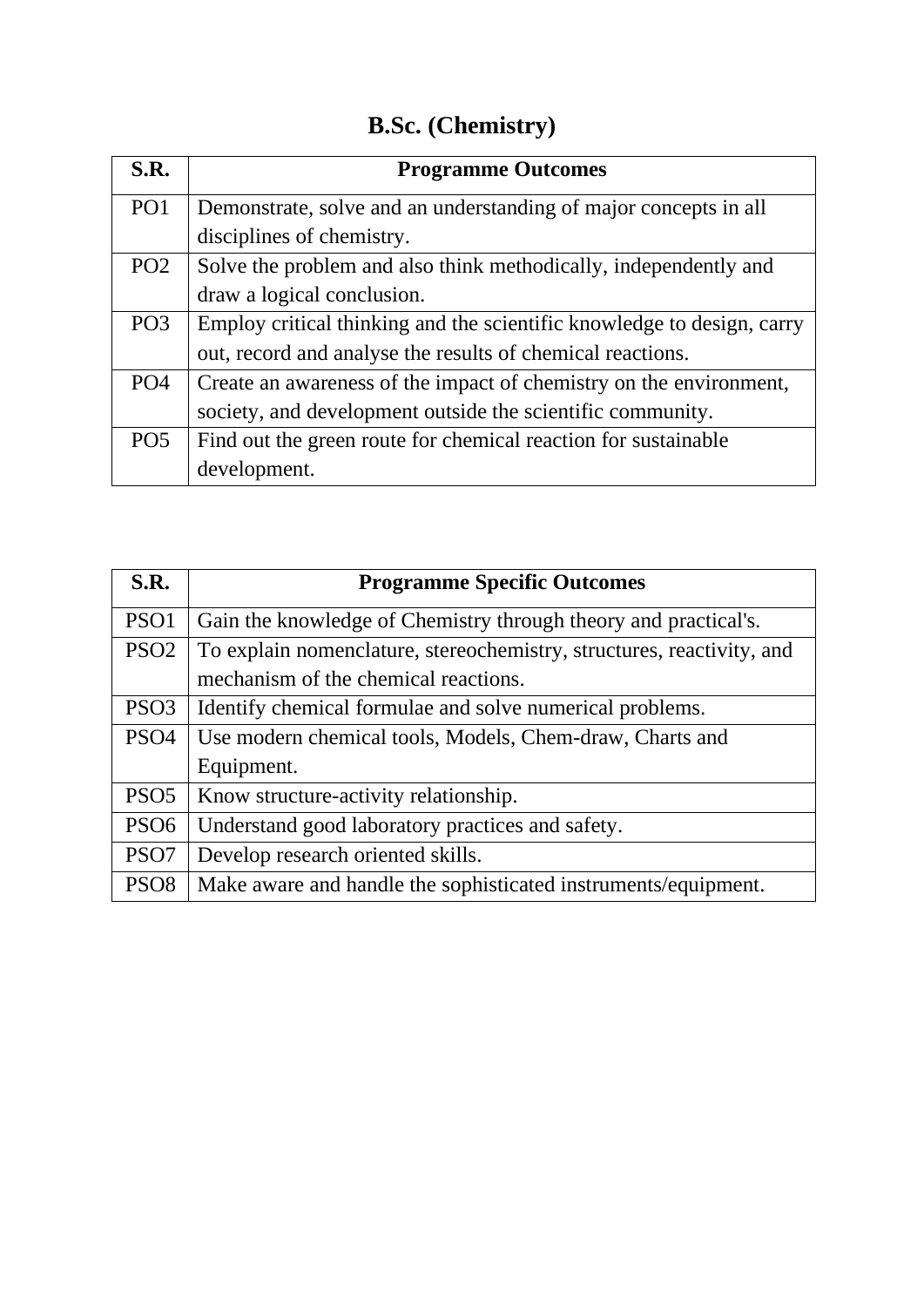| <b>Subject</b> | <b>Course Outcomes (F.Y.B.Sc)</b>                                |
|----------------|------------------------------------------------------------------|
| Physical       | CO1 Students will be able to apply thermodynamic principles      |
| Chemistry      | to physical and chemical process.                                |
|                | CO2 Calculations of enthalpy, Bond energy, Bond dissociation     |
|                | energy, resonance energy.                                        |
|                | CO3 Variation of enthalpy with temperature –Kirchoff's           |
|                | equation.                                                        |
|                | CO4 Third law of thermodynamic and its applications.             |
|                | CO5 Relation between Free energy and equilibrium and factors     |
|                | affecting on equilibrium constant.                               |
|                | CO6 Gas equilibrium, equilibrium constant and molecular          |
|                | interpretation of equilibrium constant.                          |
|                | CO7 Concept to ionization process occurred in acids, bases and   |
|                | pH scale.                                                        |
|                | CO8 Related concepts such as Common ion effect hydrolysis        |
|                | constant, ionic product, solubility product.                     |
| Organic        | CO1 The students are expected to understand the fundamentals,    |
| Chemistry      | principles, and recent developments in the subject area.         |
|                | CO2 It is expected to inspire and boost interest of the students |
|                | towards chemistry as the main subject.                           |
|                | CO3 To familiarize with current and recent developments in       |
|                | Chemistry.                                                       |
|                | CO4 To create foundation for research and development in         |
|                | Chemistry.                                                       |
| Inorganic      | CO1 Various theories and principles applied to revel atomic      |
| Chemistry      | structure.                                                       |
|                | CO2 Origin of quantum mechanics and its need to understand       |
|                | structure of hydrogen atom.                                      |
|                | CO3 Application of non-bonded lone pairs in shape of             |
|                | molecule.                                                        |
|                | CO4 Explain rules for filling electrons in various orbitals-     |
|                | Aufbau's principle, Pauli exclusion principle, Hund's rule of    |
|                | maximum multiplicity.                                            |
| Analytical     | CO1 Calculations of mole, molar concentrations and various       |
| Chemistry      | units of concentrations which will be helpful for preparation of |
|                | solution.                                                        |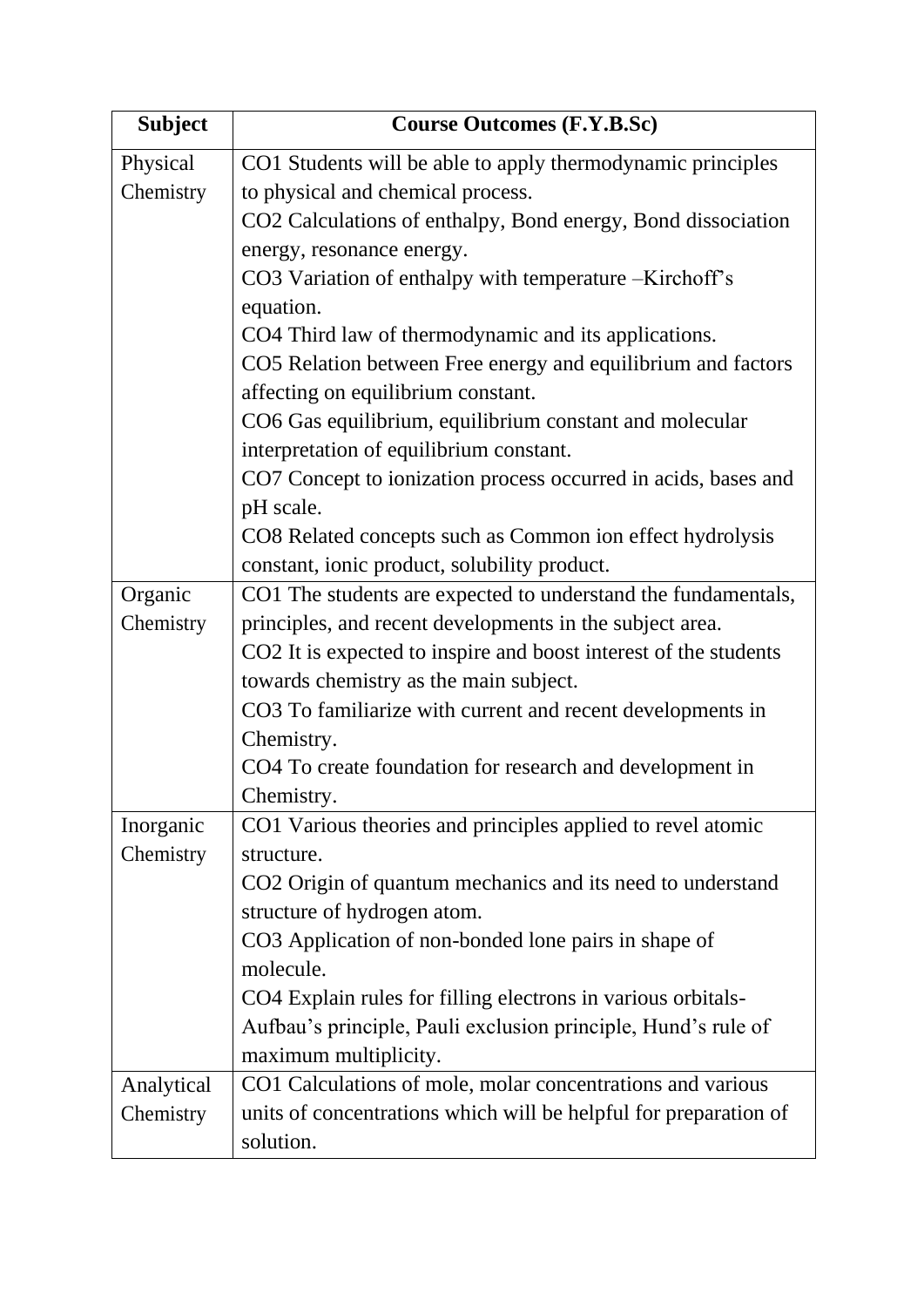|           | CO2 Relation between molecular formula and empirical      |
|-----------|-----------------------------------------------------------|
|           | formula.                                                  |
|           | CO3 Basics of chromatography and types of chromatography. |
|           | CO4 Compare qualitative and quantitative analyses.        |
| Chemistry | CO1 Determination of physical constant: Melting point,    |
| Practical | Boiling point.                                            |
| 1&2       | CO2 drawing organic molecule and arrow pushing concepts.  |
|           | CO3 Strength of Acid and Base.                            |
|           | CO4 Common names and IUPAC nomenclature system of         |
|           | chemicals.                                                |
|           | CO5 Name oh Alkane, Alkanes, Alkenes and Alkynes.         |
|           | CO6 Preparation methods of Alkane, Alkanes and Alkynes    |
|           | including Hydrocarbons.                                   |
|           | CO7 Application of Hackle's rule of organic compounds to  |
|           | find the compounds are aromatic/non aromatic.             |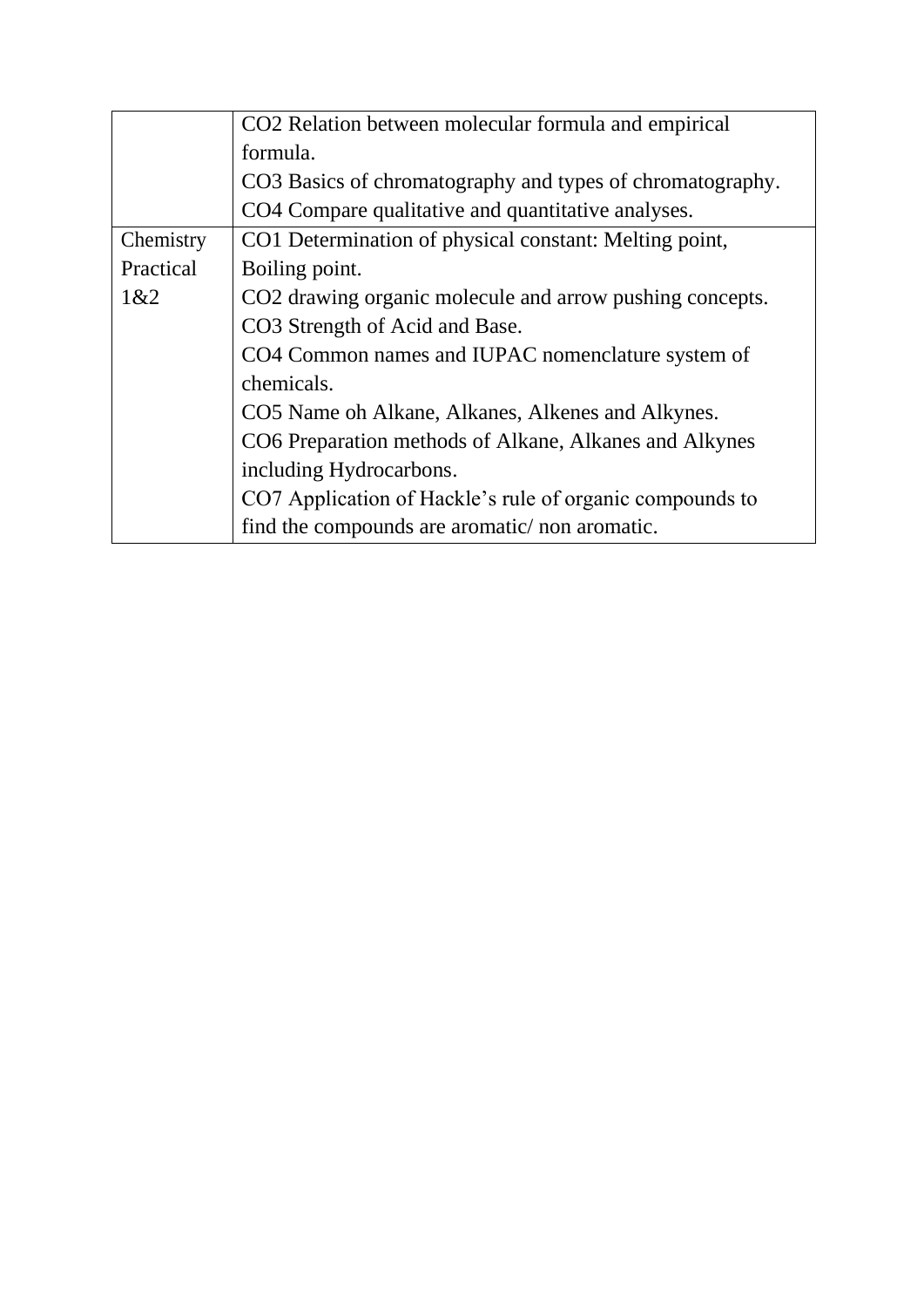## **B.Sc. (Botany)**

| S.R.            | <b>Programme Outcomes</b>                                             |
|-----------------|-----------------------------------------------------------------------|
| PO <sub>1</sub> | Students know about different types of lower & higher plants their    |
|                 | evolution in from algae to angiosperm & also their economic and       |
|                 | ecological importance.                                                |
| PO <sub>2</sub> | Cell biology gives knowledge about cell organelles & their functions. |
| PO <sub>3</sub> | Molecular biology gives knowledge about chemical properties of        |
|                 | nucleic acid and their role in living systems.                        |
| PO <sub>4</sub> | They knows economic importance of various plant products $\&$         |
|                 | artificial methods of plant propagation.                              |
| PO <sub>5</sub> | Use modern Botanical techniques and decent equipment.                 |
| PO <sub>6</sub> | To inculcates the scientific temperament in the students and outside  |
|                 | the scientific community.                                             |

| S.R.             | <b>Programme Specific Outcomes</b>                                   |
|------------------|----------------------------------------------------------------------|
| PSO <sub>1</sub> | Students acquire fundamental Botanical knowledge through theory      |
|                  | and practical's.                                                     |
| PSO <sub>2</sub> | To explain basis plant of life, reproduction and their survival in   |
|                  | nature.                                                              |
| PSO <sub>3</sub> | Helped to understand role of living and fossil plants in our life.   |
| PSO <sub>4</sub> | Understand good laboratory practices and safety.                     |
| PSO <sub>5</sub> | To create awareness about cultivation, conservation and sustainable  |
|                  | utilization of biodiversity.                                         |
| PSO <sub>6</sub> | Students able to start nursery, mushroom cultivation, bio fertilizer |
|                  | production, fruit preservation and horticultural practices.          |
| PSO <sub>7</sub> | To create awareness about cultivation, conservation and sustainable  |
|                  | utilization of biodiversity.                                         |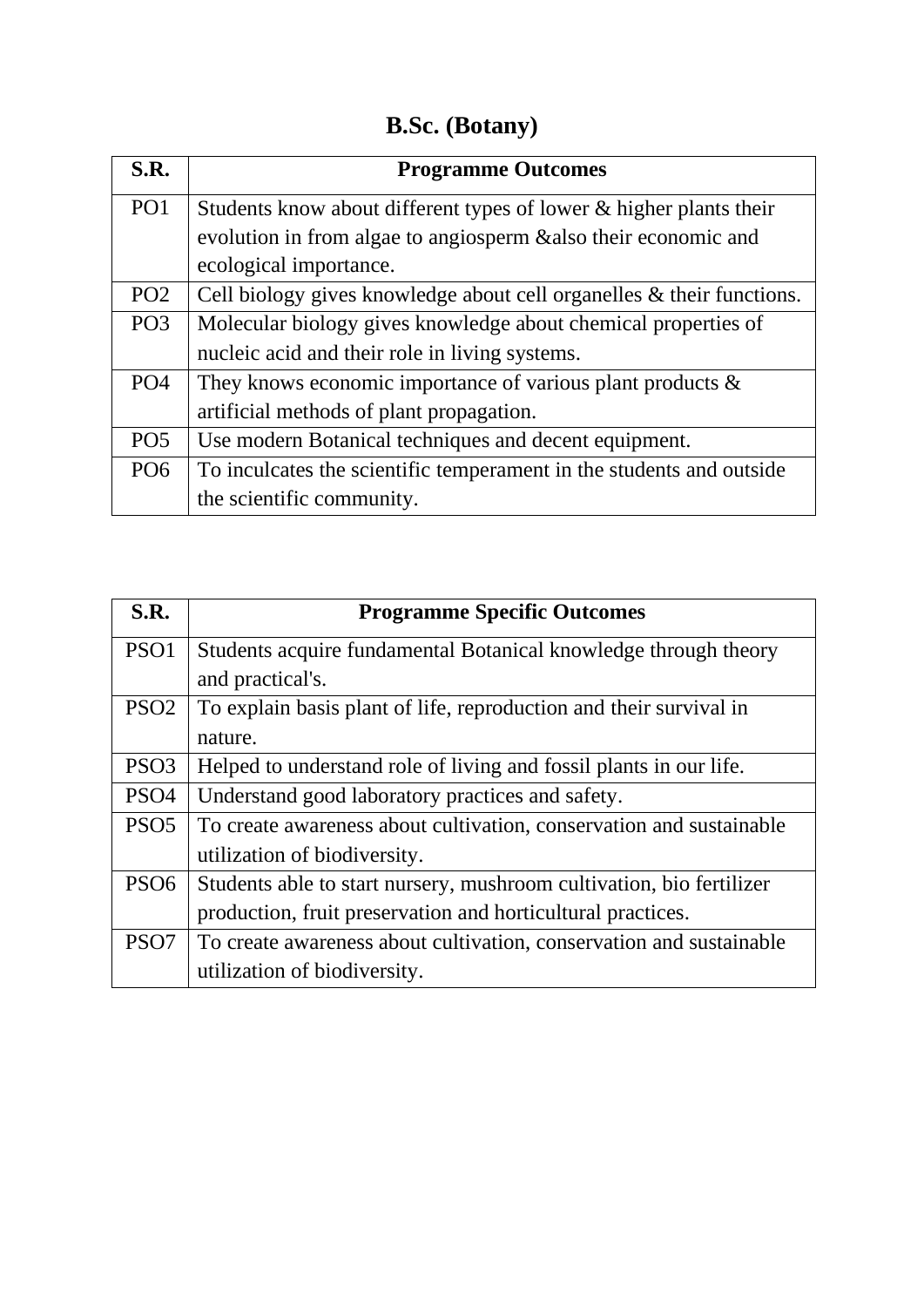| <b>Subject</b> | <b>Course Outcomes (F.Y.B.Sc)</b>                                |
|----------------|------------------------------------------------------------------|
| Plant Life     | CO1 Basic idea regarding lower and higher cryptogams.            |
| And            | CO2 Introduction to higher plants i.e. phanerogams (             |
| Utilization I  | Gymnosperms and Angiosperms)                                     |
|                | CO3 To study different classification systems to classify        |
|                | Kingdom Plantae.                                                 |
|                | CO4 Utilization of algae, fungi, lichens and bryophytes in       |
|                | different sectors.                                               |
| Plant          | CO1 Basic terminology in plant morphology.                       |
| Morphology     | CO2 Descriptive and interpretative morphology of plants.         |
| and            | CO3 Complete study of reproductive parts such as                 |
| Anatomy        | inflorescence, flower and fruit.                                 |
|                | CO4 Introduction to plant anatomy including types of tissues     |
|                | and their organization in plants.                                |
| Plant Life     | CO1 Introduction to vascular plants including pteridophytes,     |
| And            | gymnosperms and angiosperms.                                     |
| Utilization    | CO2 Study of above groups with their representative member       |
| $\rm II$       | in detail.                                                       |
|                | CO3 Introduction to Angiosperms classification.                  |
|                | CO4 Utilization and economic importance of pteridophytes,        |
|                | gymnosperms and angiosperms in different sectors.                |
| Principles     | CO1 Introduction to Plant Physiology and Cell Biology.           |
| of Plant       | CO2 Study of different physiological processes such as           |
| Science        | Diffusion, Osmosis, Plasmolysis and Plant growth.                |
|                | CO3 Ultrastructure studies of cell and chloroplast.              |
|                | CO4 Study of cell cycle in plants with detailed study of mitosis |
|                | and meiosis.                                                     |
|                | CO5 Introduction and scope of molecular biology, central         |
|                | dogma of molecular biology.                                      |
|                | CO6 Study of DNA and RNA in detail.                              |
|                | CO7 DNA Replication with its types.                              |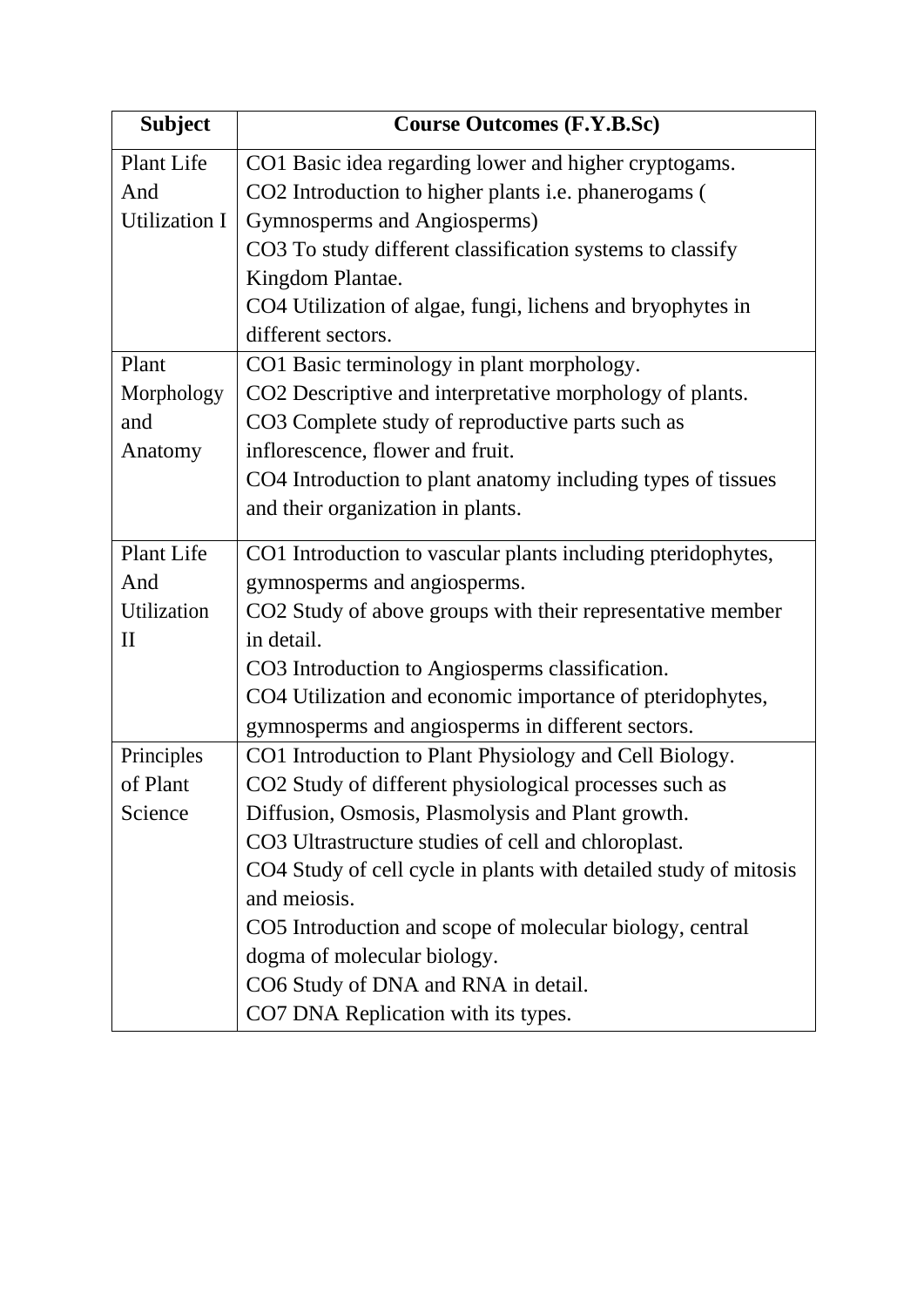| <b>Botany</b>   | CO1 Study of plant life cycles including Algae, Fungi and     |
|-----------------|---------------------------------------------------------------|
| Practical       | Bryophytes.                                                   |
| <b>Based on</b> | CO2 Exposure to f Mushroom Cultivation.                       |
| 1&2             | CO3 Introducing basic terms and concepts related to           |
|                 | Angiosperms Taxonomy.                                         |
|                 | CO4 Study of plant life cycles including Pteridophytes and    |
|                 | gymnosperms.                                                  |
|                 | CO5 Introducing basic terms and concepts related cell biology |
|                 | such as mitosis and meiosis.                                  |
|                 | CO6 Practical studies of plant processes in Plant Physiology. |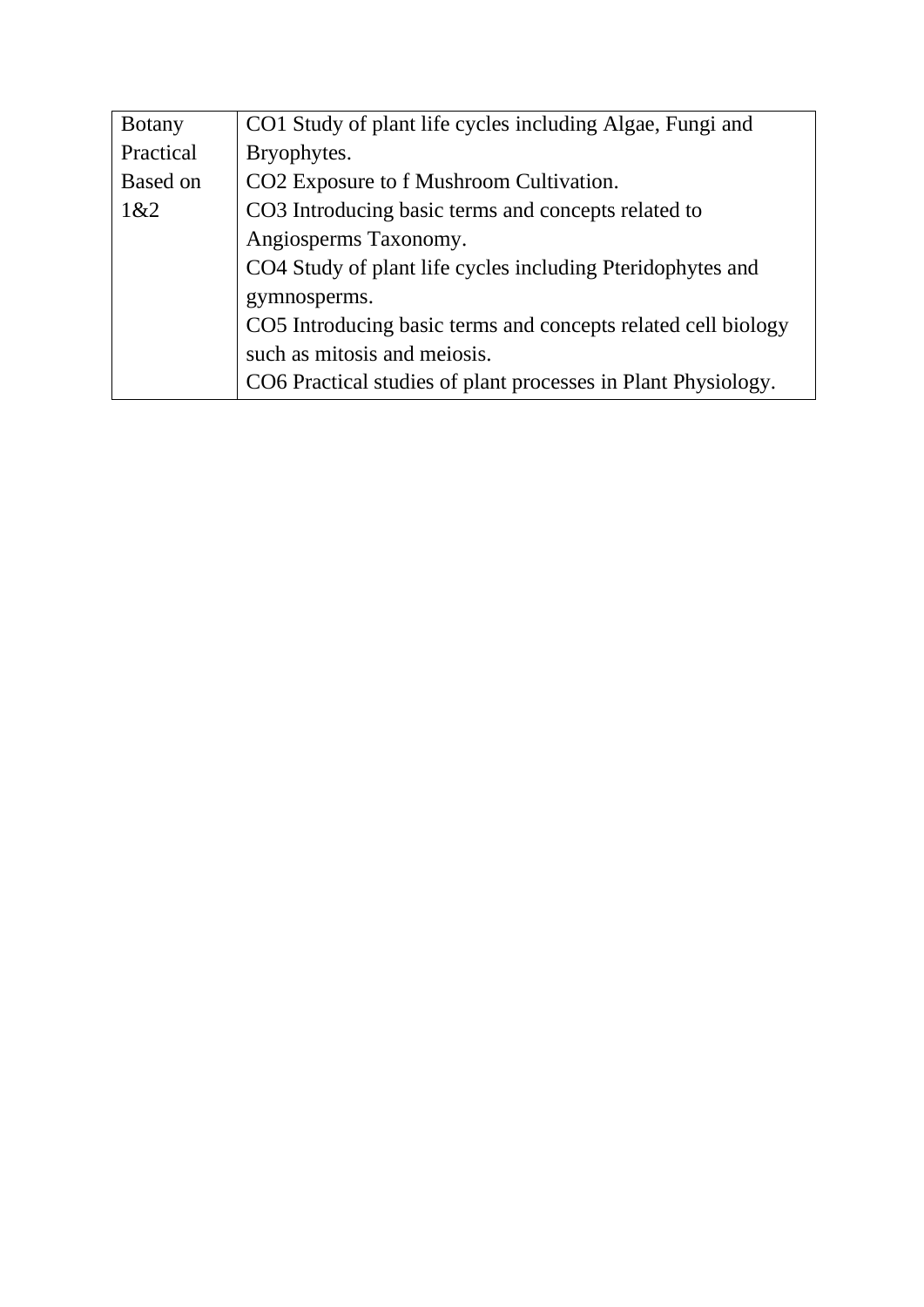# **B.Sc. (Physics)**

| S.R.            | <b>Programme Outcomes</b>                                              |
|-----------------|------------------------------------------------------------------------|
| PO <sub>1</sub> | Demonstrate, solve and an understanding of major concepts in all       |
|                 | disciplines of physics.                                                |
| PO <sub>2</sub> | Solve the problem and also think methodically, independently and       |
|                 | draw a logical conclusion.                                             |
| PO <sub>3</sub> | Employ critical thinking and the scientific knowledge to design, carry |
|                 | out, record and analyse the results of Physics experiments.            |
| PO <sub>4</sub> | Create an awareness of the impact of Physics on the society, and       |
|                 | development outside the scientific community.                          |
| PO <sub>5</sub> | To inculcate the scientific temperament in the students and outside    |
|                 | the scientific community.                                              |

| <b>S.R.</b>      | <b>Programme Specific Outcomes</b>                                    |
|------------------|-----------------------------------------------------------------------|
| PSO <sub>1</sub> | Gain the knowledge of Physics through theory and practical's.         |
|                  | PSO2   Understand good laboratory practices and safety.               |
|                  | PSO3 Develop research oriented skills.                                |
|                  | PSO4   Make aware and handle the sophisticated instruments/equipment. |

| <b>Subject</b> | <b>Course Outcomes (F.Y.B.Sc)</b>                             |
|----------------|---------------------------------------------------------------|
| Mechanics and  | CO1 To understand the basic terms related to motion.          |
| Properties of  | CO2 Introducing Newton's laws of motion.                      |
| Matter         | CO3 Studying different kinds of energy.                       |
|                | CO4 Concept of Fluid Mechanics in physics.                    |
|                | CO5 To study various Properties of Matter.                    |
| Physics        | CO1 To understand the general structure of atom,              |
| Principles and | spectrum of hydrogen atom.                                    |
| Applications   | CO <sub>2</sub> To understand the atomic excitation and LASER |
|                | principles.                                                   |
|                | CO3 To understand the bonding mechanism and its               |
|                | different types                                               |
|                | CO4 To demonstrate an understanding of electromagnetic        |
|                | waves and its spectrum.                                       |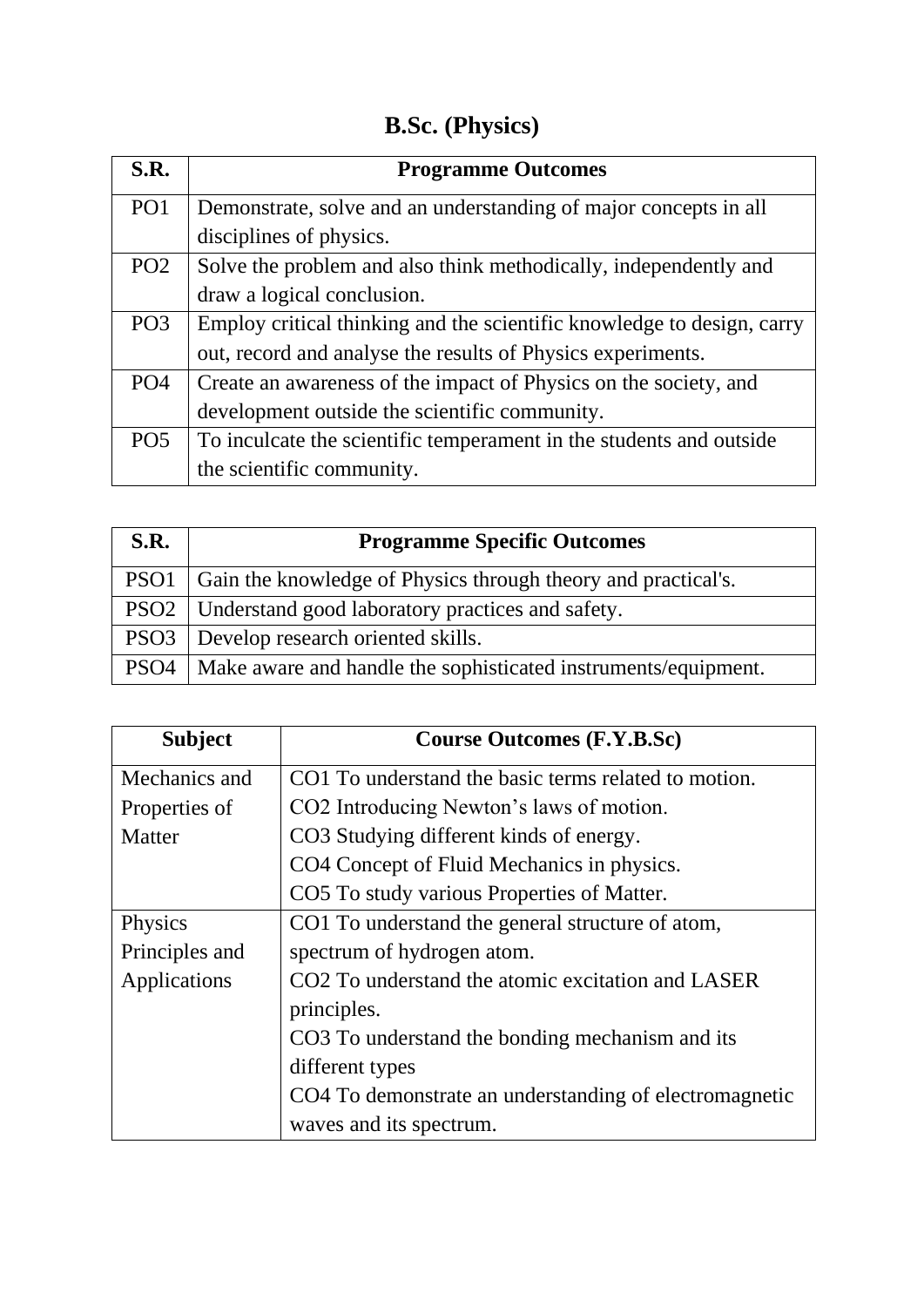|                          | CO5 Understand the types and sources of electromagnetic       |
|--------------------------|---------------------------------------------------------------|
|                          | waves and applications.                                       |
|                          | CO6 To demonstrate quantitative problem solving skills        |
|                          | in all the topics covered.                                    |
|                          |                                                               |
|                          |                                                               |
|                          |                                                               |
| Heat and                 | CO1 To study basic concepts related to Fundamentals of        |
| Thermodynamics           | Thermodynamics                                                |
|                          | CO2 To understand Applied Thermodynamics.                     |
|                          | CO3 To study Heat Transfer Mechanisms indetail.               |
|                          | CO4 To study different concepts related to Thermometry.       |
|                          |                                                               |
|                          |                                                               |
| Electricity and          | CO1 To understand the concept of the electric force,          |
| Magnetism                | electric field and electric potential for stationary charges. |
|                          | CO2 Able to calculate electrostatic field and potential of    |
|                          | charge distributions using Coulomb's law and Gauss's law.     |
|                          | CO3 To understand the dielectric phenomenon and effect        |
|                          | of electric field on dielectric                               |
|                          | CO4 To Study magnetic field for steady currents using         |
|                          | <b>Biot-Savart and Ampere's Circuital laws</b>                |
|                          | CO5 To study magnetic materials and its properties            |
|                          | CO6 Demonstrate quantitative problem solving skills in        |
|                          | all the topics covered.                                       |
| <b>Physics Practical</b> | CO1 Study and use of various measuring Instruments like       |
| 1&2                      | Vernier calliper, Micrometer Screw Gauge, Travelling          |
|                          | Microscope.                                                   |
|                          | CO2 Practical studies of different motions.                   |
|                          | CO3 Study of surface tension by Jaeger's method.              |
|                          | CO4 Study of Spectrometer and determination of angle of       |
|                          | prism.                                                        |
|                          | CO5 Study of divergence of LASER beam.                        |
|                          | CO6 Determination of Plank's constant and its practical       |
|                          | uses.                                                         |
|                          | CO7 Study of temperature coefficient of Thermistor.           |
|                          | CO8 Study of temperature related properties and its           |
|                          | application.                                                  |
|                          |                                                               |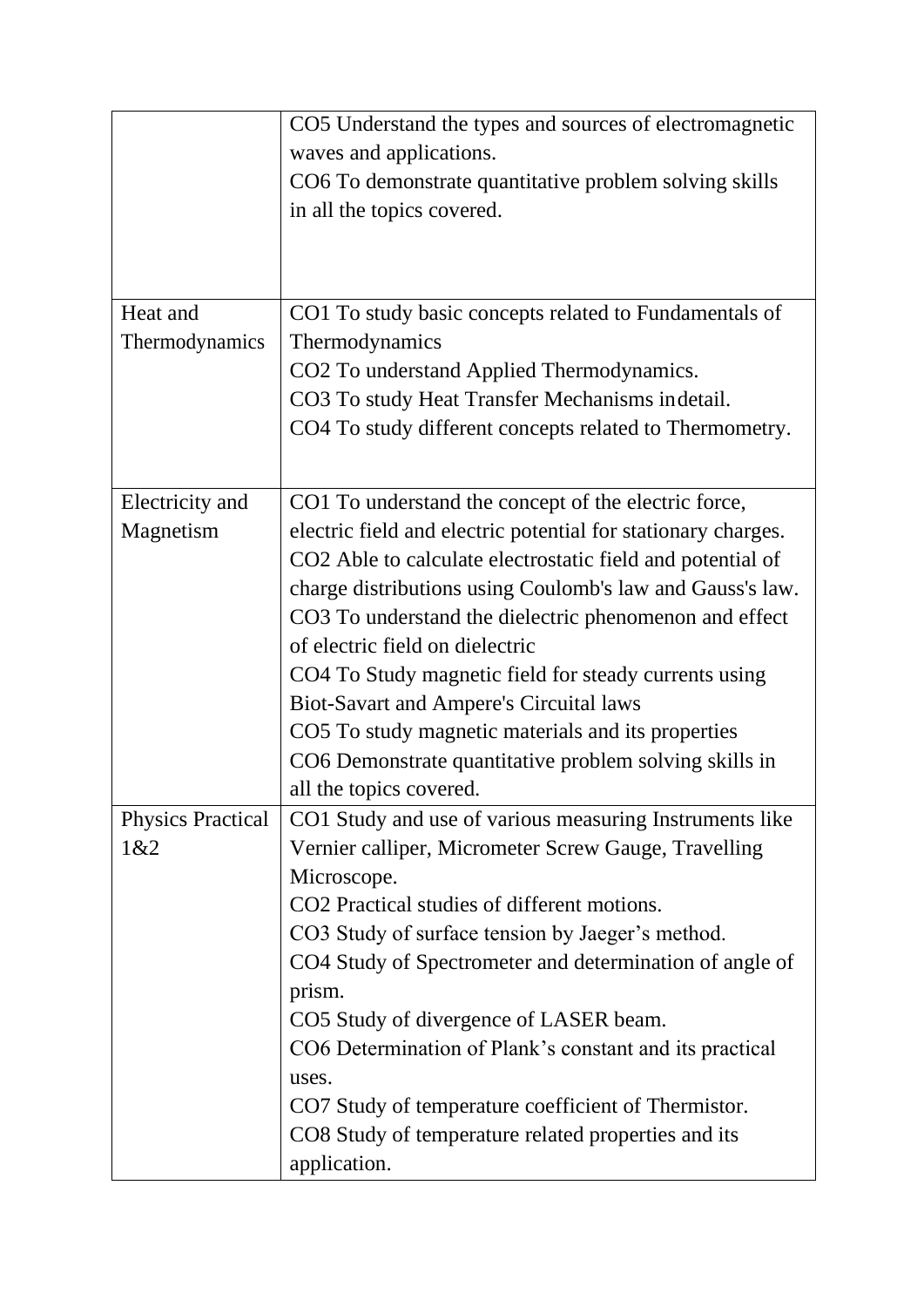| CO9 Study of various circuit types such as f LR circuit, |
|----------------------------------------------------------|
| LCR circuit etc.                                         |
| CO10 To understand Diode characteristics.                |
| CO11 Comparison of capacitor using DeSauty's method.     |
|                                                          |
|                                                          |
|                                                          |
|                                                          |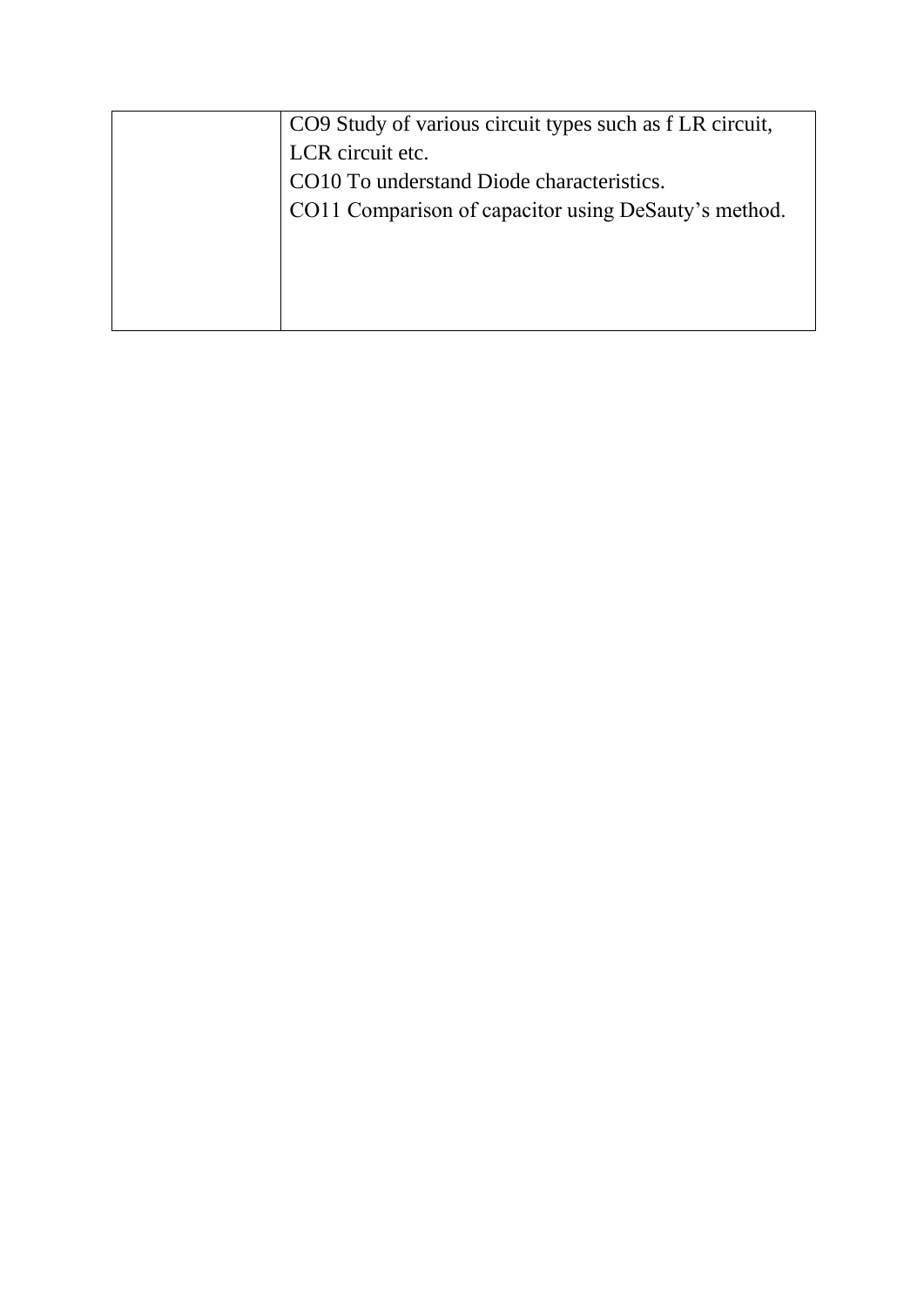### **B.Sc. (Zoology)**

| S.R.            | <b>Programme Outcomes</b>                                           |
|-----------------|---------------------------------------------------------------------|
| PO <sub>1</sub> | Demonstrate, solve and an understanding of major concepts in all    |
|                 | disciplines of Zoology.                                             |
| PO <sub>2</sub> | Solve the problem and also think methodically, independently and    |
|                 | draw a logical conclusion.                                          |
| PO <sub>3</sub> | Understand the evolution, history of phylum.                        |
| PO <sub>4</sub> | Create an awareness of the impact of Zoology on the environment,    |
|                 | society, and development outside the scientific community.          |
| PO <sub>5</sub> | Use modern techniques, decent equipment and Zoology software's.     |
| PO <sub>6</sub> | To inculcate the scientific temperament in the students and outside |
|                 | the scientific community.                                           |

| S.R.             | <b>Programme Specific Outcomes</b>                            |
|------------------|---------------------------------------------------------------|
| PSO <sub>1</sub> | Gain the knowledge of Zoology through theory and practical's. |
|                  | PSO2 Study and understand the DNA Recombinant technology.     |
|                  | PSO3   Understand good laboratory practices and safety.       |
|                  | PSO4   Develop research oriented skills.                      |

| <b>Subject</b> | <b>Course Outcomes (F.Y.B.Sc)</b>                               |
|----------------|-----------------------------------------------------------------|
| Animal         | CO1 To understand the Animal diversity around us.               |
| Diversity I    | CO2 To understand the underlying principles of classification   |
|                | of animals.                                                     |
|                | CO3 To understand the terminology needed in classification.     |
|                | CO4 To understand the differences and similarities in the       |
|                | various aspects of classification.                              |
|                | CO5 To classify invertebrates and to be able to understand the  |
|                | possible group of the invertebrate observed in nature.          |
|                | CO6 To understand our role as a caretaker and promoter of life. |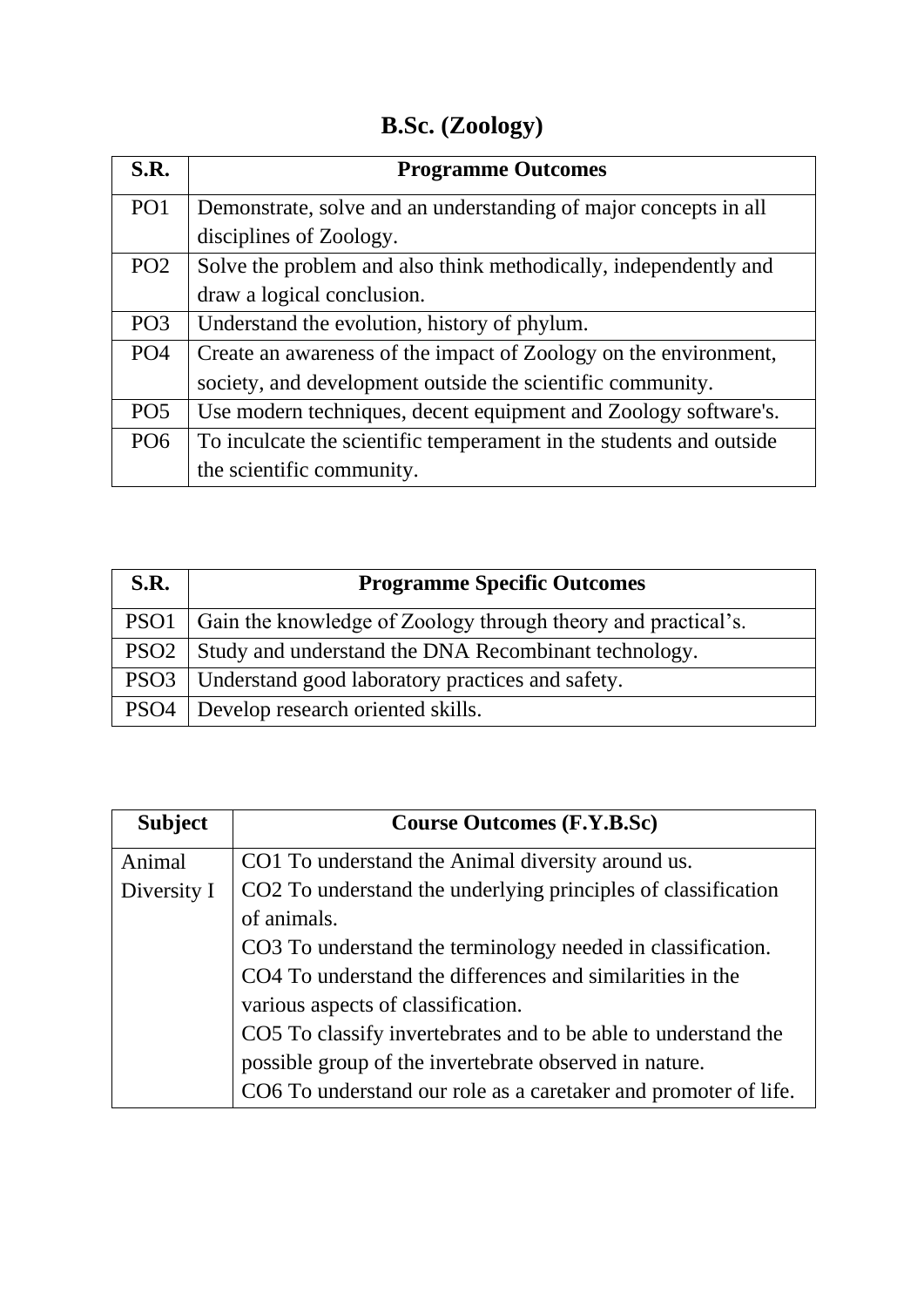| Animal       | CO1 To understand impact on ecosystem and biosphere due to         |
|--------------|--------------------------------------------------------------------|
| Ecology      | the dynamics in population.                                        |
|              | CO2 To understand anticipate, analyse and evaluate natural         |
|              | resource issues and act on a lifestyle that conserves nature.      |
|              | CO3 To understand diversity of ecosystems and applies beyond       |
|              | the syllabi to understand the local lifestyle and problems of the  |
|              | community.                                                         |
|              | CO4 To study food chains, food webs and link it with human         |
|              | life for its betterment and for non-exploitation of the biotic and |
|              | abiotic.                                                           |
|              | CO5 The working in nature to save environment will help            |
|              | development of leadership skills to promote betterment of          |
|              | environment.                                                       |
| Animal       | CO1 The student will be able to understand classify and            |
| Diversity II | identify the diversity of animals.                                 |
|              | CO2 The student understands the importance of classification       |
|              | of animals and classifies them effectively using the six levels of |
|              | classification.                                                    |
|              | CO3 To understand role in nature as a protector, preserver and     |
|              | promoter of life which he has achieved by learning, observing      |
|              | and understanding life.                                            |
| Cell         | CO1 The learner will understand the importance of cell as a        |
| biology      | structural and functional unit of life.                            |
|              | CO2 The learner understands and compares between the               |
|              | prokaryotic and eukaryotic system and extrapolates the life to     |
|              | the aspect of development.                                         |
|              | CO3 The dynamism of bio membranes indicates the dynamism           |
|              | of life. Its working mechanism and precision are responsible for   |
|              | our performance in life.                                           |
|              | CO4 The cellular mechanisms and its functioning depends on         |
|              | endo-membranes and structures. They are best studied with          |
|              | microscopy.                                                        |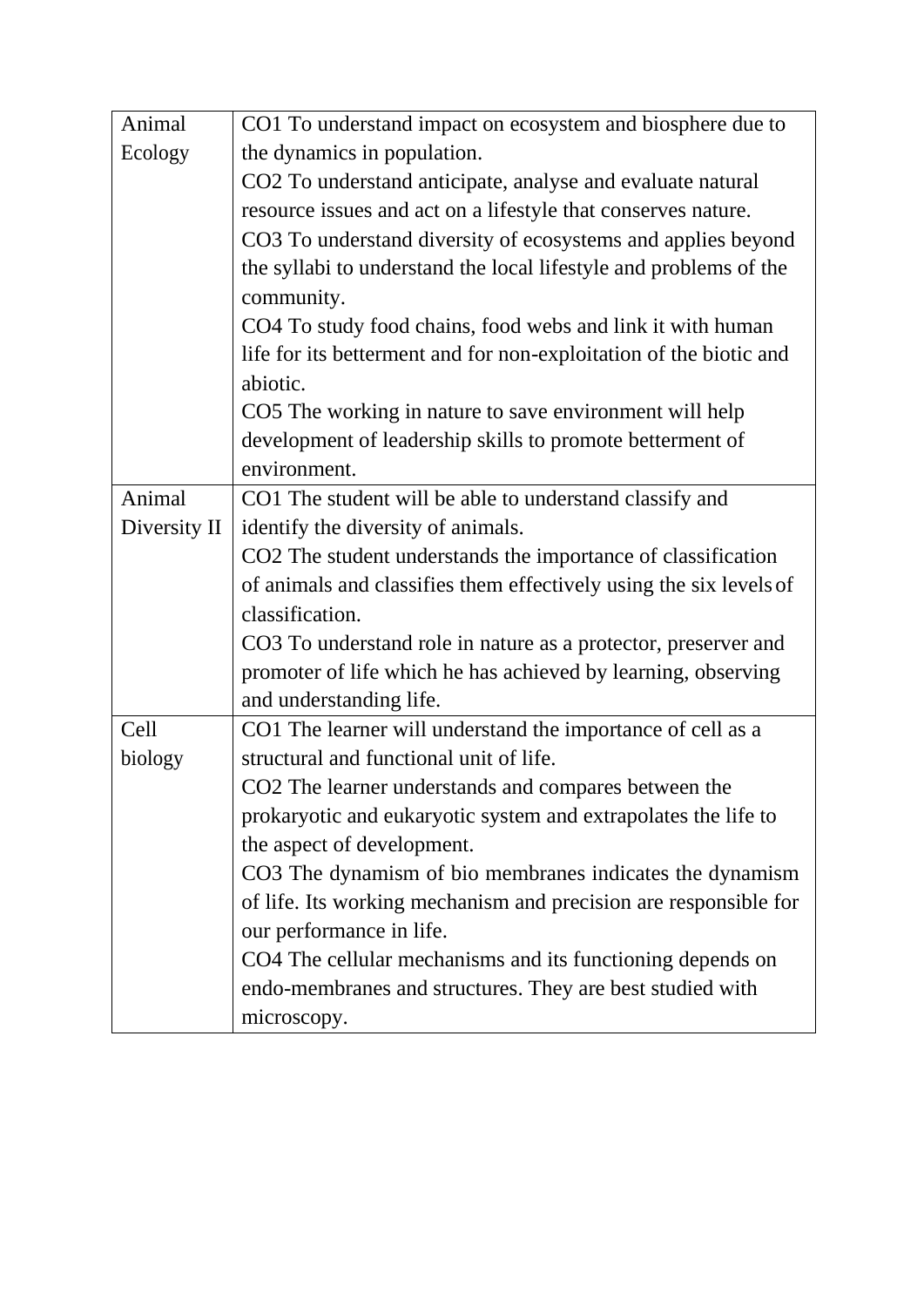| Zoology   | CO1 To study different phylum in kingdom Animalia.           |
|-----------|--------------------------------------------------------------|
| Practical | CO2 Study of permanent slides in zoology.                    |
| 1&82      | CO3 . Estimation of Dissolved oxygen from water sample.      |
|           | CO4 Determination of density, frequency and abundance of     |
|           | species by quadrat method.                                   |
|           | CO5 Study of microscopic fauna of freshwater ecosystem.      |
|           | CO6. Study of Eutrophication in lake/river.                  |
|           | CO7 To study Economic importance of honey bees, Lac insects  |
|           | silk worms, red cotton bug, Anopheles mosquito               |
|           | CO8 .Study of Microscope for microscopic visualization.      |
|           | CO9 Study of animal cell in detail.                          |
|           | CO10 Preparation of blood smears to observe the blood cells. |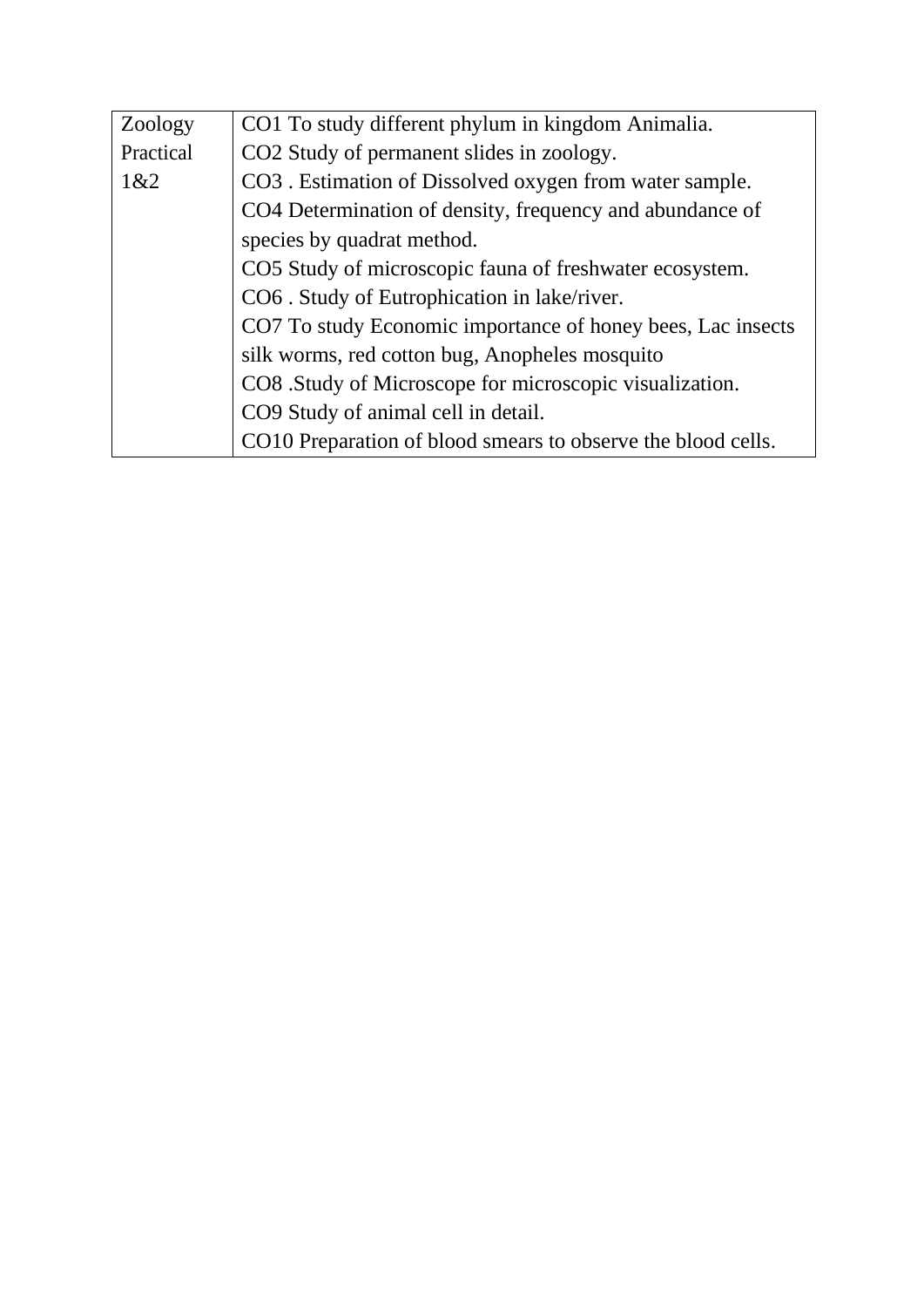## **B.Sc. (Statistics)**

| S.R.            | <b>Programme Outcomes</b>                                               |
|-----------------|-------------------------------------------------------------------------|
| PO <sub>1</sub> | Recall and explain acquired scientific knowledge in a comprehensive     |
|                 | manner and apply the skills acquired in their chosen discipline.        |
| PO <sub>2</sub> | Interpret scientific ideas and relate its interconnectedness to various |
|                 | fields in science                                                       |
| PO <sub>3</sub> | Evaluate scientific ideas critically, analyse problems, explore options |
|                 | for practical demonstrations, illustrate work plans, execute & draw     |
|                 | inferences.                                                             |
| PO <sub>4</sub> | Explore and evaluate digital information and use it for knowledge       |
|                 | Upgradation.                                                            |
| PO <sub>5</sub> | Apply relevant information so gathered for analysis and                 |
|                 | communication using appropriate digital tools.                          |

| S.R.             | <b>Programme Specific Outcomes</b>                                       |
|------------------|--------------------------------------------------------------------------|
| PSO <sub>1</sub> | Understand, condense, visualize, analyse and interpret the data          |
|                  | collected in daily walk of life.                                         |
|                  | PSO2   Understand the data generated in various scenarios of scientific, |
|                  | industrial, or social problems.                                          |
| PSO <sub>3</sub> | Enhance knowledge of Statistical tools                                   |
| PSO <sub>4</sub> | Pursue their higher education programs leading to post-graduate or       |
|                  | doctoral degrees.                                                        |

| <b>Subject</b>      | <b>Course Outcomes (F.Y.B.Sc)</b>                             |
|---------------------|---------------------------------------------------------------|
| Descriptive         | CO1 To compute various measures of central tendency,          |
| <b>Statistics I</b> | dispersion, skewness and kurtosis.                            |
|                     | CO2 To analyse data pertaining to attributes and to interpret |
|                     | the results.                                                  |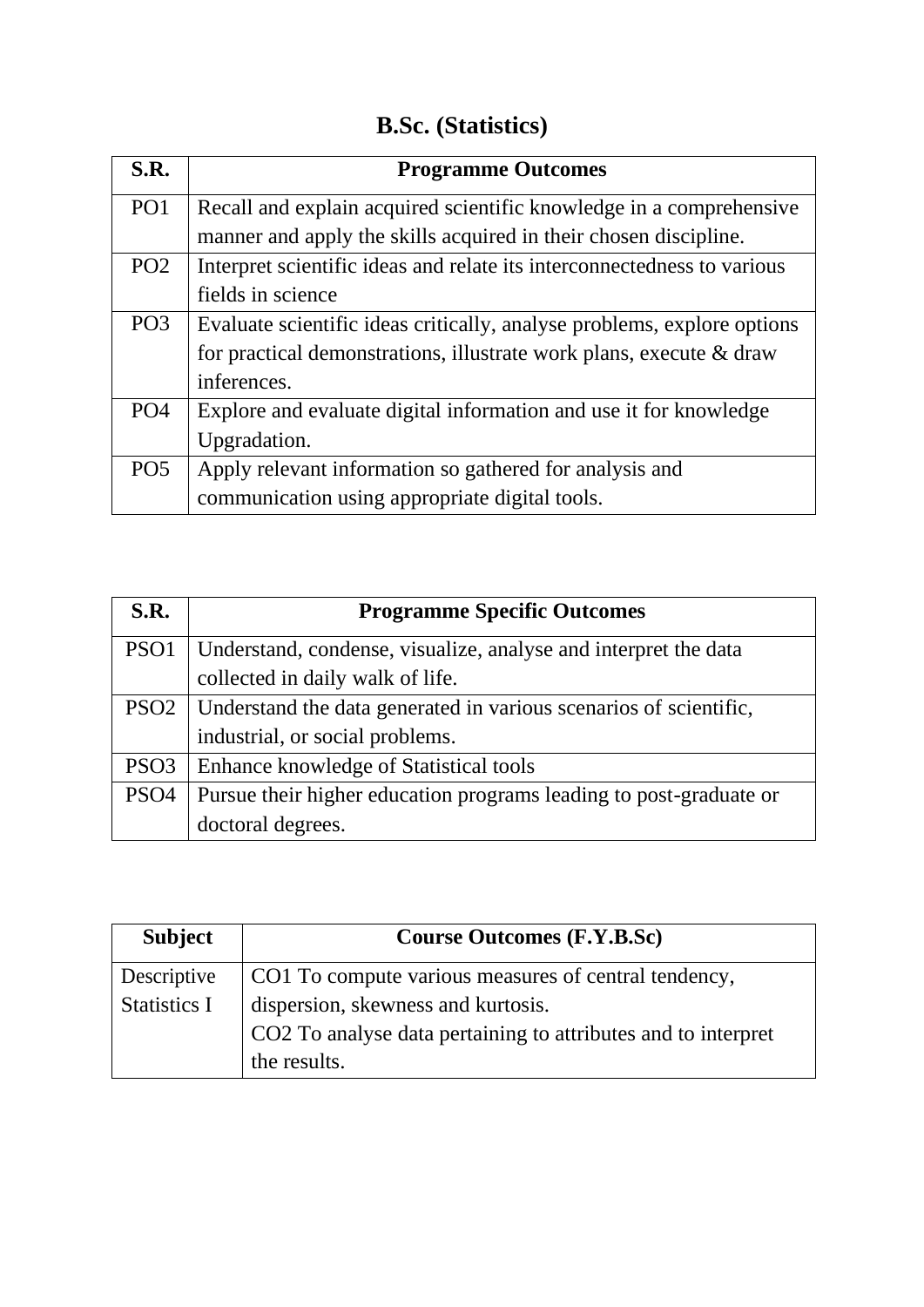| <b>Discrete</b>      | CO1 To distinguish between random and non-random              |
|----------------------|---------------------------------------------------------------|
| Probability          | experiments.                                                  |
| and                  | CO2 To find the probabilities of events.                      |
| Probability          | CO3 To obtain a probability distribution of random variable   |
| <b>Distributions</b> | (one or two dimensional) in the given situation.              |
| $\mathbf{I}$         |                                                               |
| Descriptive          | CO1 To compute the correlation coefficient for bivariate data |
| <b>Statistics II</b> | and interpret it.                                             |
|                      | CO2 To fit linear, quadratic and exponential curves to the    |
|                      | bivariate data to investigate relation between two variables  |
|                      | CO3 To compute and interpret various index numbers.           |
|                      |                                                               |
| <b>Discrete</b>      | CO1 To apply standard discrete probability distribution to    |
| Probability          | different situations.                                         |
| and                  | CO2 To study properties of these distributions as well as     |
| Probability          | interrelation between them.                                   |
| <b>Distributions</b> |                                                               |
| $\mathbf{I}$         |                                                               |
| <b>Statistics</b>    | CO1 To use various graphical and diagrammatic techniques      |
| Practical            | and interpretation.                                           |
| Paper $1 & 2$        | CO2 To analyse data pertaining to discrete and continuous     |
|                      | variables and to interpret the results.                       |
|                      | CO3 To compute various measures of central tendency,          |
|                      | dispersion, skewness and kurtosis.                            |
|                      | CO4 To interpret summary statistics of computer output.       |
|                      | CO5 To summarize and analyse the data using computer.         |
|                      | CO6 To compute correlation coefficient, regression            |
|                      | coefficients.                                                 |
|                      | CO7 To compute probabilities of bivariate distributions.      |
|                      | CO8 To fit binomial and Poisson distributions.                |
|                      | CO9 To compute probabilities of bivariate distributions.      |
|                      | CO10 To draw random samples from Poisson and binomial         |
|                      | distributions.                                                |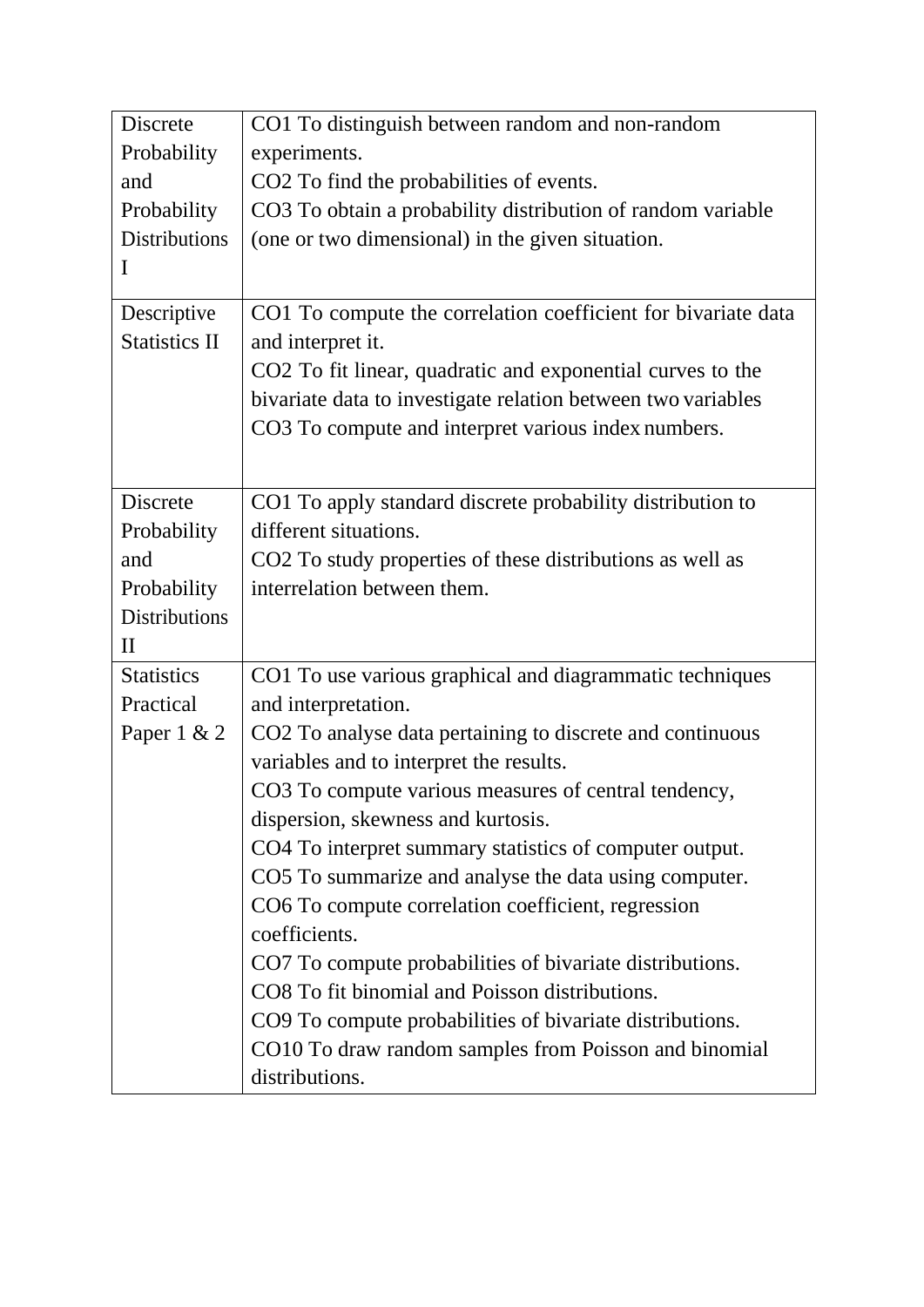# **B.Sc. (Microbiology)**

| S.R.            | <b>Programme Outcomes</b>                                         |
|-----------------|-------------------------------------------------------------------|
| PO <sub>1</sub> | Acquired knowledge and understanding of the microbiology concepts |
|                 | as applicable to diverse areas such as medical, industrial,       |
|                 | environment, genetics, food etc.                                  |
| PO <sub>2</sub> | Demonstrate key practical skills in working with microbes.        |
| PO <sub>3</sub> | Use of good microbiological practices.                            |
| PO <sub>4</sub> | To acquire good lab Discipline to maintain sterile conditions.    |

| S.R.             | <b>Programme Specific Outcomes</b>                                     |
|------------------|------------------------------------------------------------------------|
| PSO <sub>1</sub> | The students are also trained in such a way that they develop critical |
|                  | thinking and problem solving as related to the microbiology.           |
| PSO <sub>2</sub> | Students should have the appropriate skills of Microbiology so as to   |
|                  | perform their duties as microbiologists.                               |
| PSO <sub>3</sub> | Students must be able to analyse the problems related to               |
|                  | microbiology and come up with most suitable solutions.                 |
| PSO <sub>4</sub> | To develop good lab skills for culturing contamination free cultures.  |

| <b>Subject</b>    | <b>Course Outcomes (F.Y.B.Sc)</b>                     |
|-------------------|-------------------------------------------------------|
| Introduction      | CO1 To study Amazing world of Microbiology.           |
| to Microbial      | CO2 To study types of Microorganism and their         |
| World             | differentiating characters.                           |
|                   | CO3 To study Beneficial and Harmful effects of        |
|                   | microorganisms.                                       |
| <b>Basic</b>      | CO1 To study Microscopy related to microbiology and   |
| <b>Techniques</b> | staining techniques.                                  |
| 1n                | CO2 To study different Sterilization and Disinfection |
| Microbiology      | methods in microbiology.                              |
|                   |                                                       |
|                   |                                                       |
|                   |                                                       |